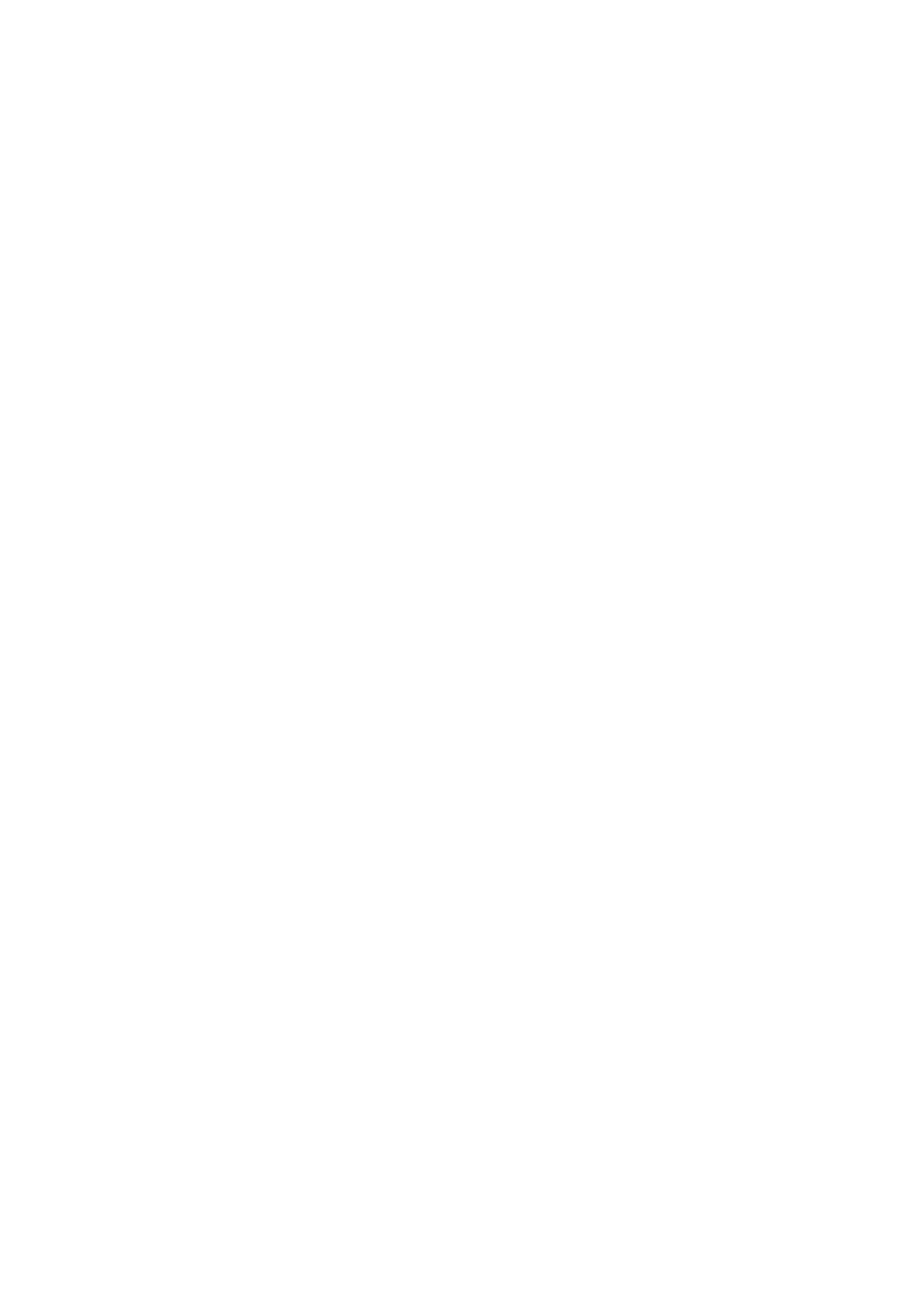## **Executive Summary**

- 1. The needs assessment took place virtually from 22 March to 6 April 2021, following a request by the Ministry of Foreign Affairs and Cooperation, dated 22 July 2020 for continued UN electoral assistance for the 2022-2025 electoral cycle. Mozambique is due to hold districts and municipal elections in 2023 and presidential, legislative and provincial elections in 2024. The request included the extension of the existing UNDP electoral support project, "Strengthening the Electoral Authorities of Mozambique" (SEAM), until 31 December 2021 on the one hand, and the provision of additional support in the following areas for the next electoral cycle, on the other hand: i) capacity development for the newly appointed members of the national electoral commission, ii) civic education, and iii) improvement of the voter registration and of the database management.
- 2. Consultations were held with representatives of the Electoral Management Bodies (EMBs), Government, the National Assembly, the judiciary, police, political parties, civil society organizations (CSOs), media, international assistance partners, donors, the UN Country Team and the Personal Envoy of the UN Secretary-General for Mozambique.

# **Key Findings**

- 3. The security, political, human rights and socio-economic environment in Mozambique remains volatile and very challenging, as noted with concern by many stakeholders met by the NAM. This could have a direct impact on the holding of the upcoming local and general elections, in 2023 and 2024 respectively, should there be no improvement during the next two years leading to the polls. The key concerns include: the perception of a shrinking political space, the internal dynamics within the 3 main political parties, the future of Mozambique's multi-party democracy, the sustainability of the Maputo Peace Accords, the escalating security and humanitarian situation in the northern Cabo Delgado Province and the risk of expansion to neighboring provinces, the impact of the Covid-19 pandemic, the continued impacts of climate change and the complex economic situation characterized by high debt, slowed growth and rising inequality.
- 4. Armed violence in the central regions of the country on the one hand, and attacks since 2017 by armed groups with reported extremist ties in the northern province of Cabo Delgado have resulted in hundreds of casualties and more than 700,000 internally displaced persons (IDPs). Serious abuses and growing human rights violations reportedly committed by the armed groups and national security forces have prompted the United Nations High Commissioner for Human Rights in 2020 to call upon all actors to take urgent measures to protect civilians in Cabo Delgado.
- 5. In the electoral legislation front, the need for yet another reform was a recurring theme throughout the needs assessment. Recommendations for electoral reforms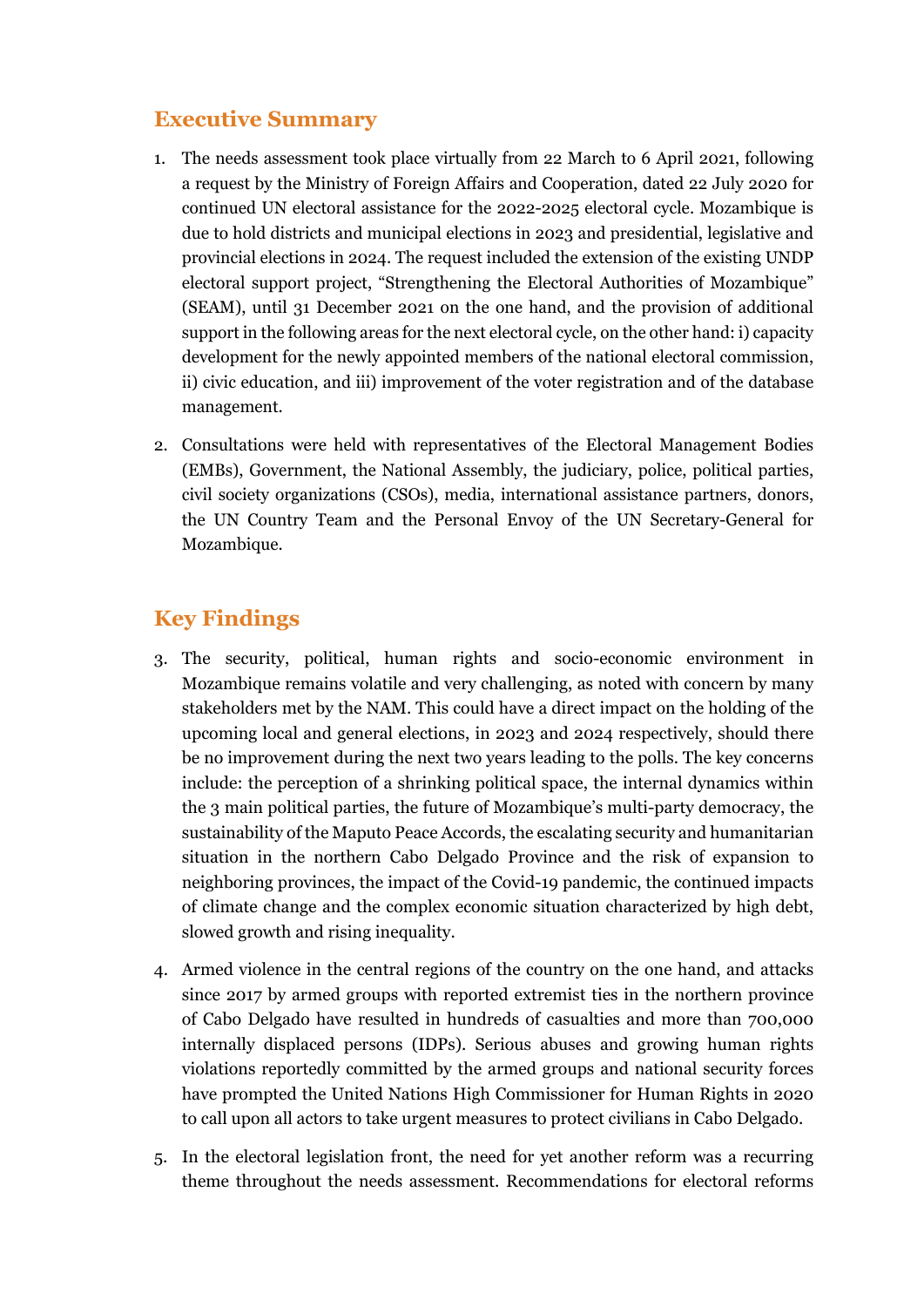have been made in the last 20 years by previous NAMs by various observer groups and by and large, they are still applicable. The underlying problems highlighted over the last 20 years seem to persist, such as: the existence of inconsistencies or discrepancies in the electoral legislation, the late adoption of the amendments to the electoral laws, the perception of a lack of political will to implement or enforce the existing laws, etc.

- 6. Though the increase in the representation of women in political life in Mozambique is noticeable, there are still concerns about the achievement of gender parity as noted by the Committee on the Elimination of Discrimination Against Women (CEDAW), ahead of Mozambique's UPR session in May 2021. Indeed, the legal framework does not provide for special measures to ensure women's representation in elected positions or on party lists. The political arena is still mainly male-dominated and several constraints continue to negatively affect women's engagement with the electoral process, both as voters and candidates.
- 7. All the interlocutors met by the NAM regard and accept the UN as an impartial and credible partner with a high level of technical expertise in electoral matters. They all expect that the Organization continues to accompany Mozambique and that a well calibrated UN electoral support could contribute to creating a more conducive environment for holding inclusive, credible, transparent and peaceful elections in 2023 and 2024.

## **Recommendations**

#### **To the United Nations**

8. The NAM recommends the continuation of UN electoral support to Mozambique for the 2022-2025 electoral cycle. Given the long experience in this field in the country, UNDP is the agency best placed to establish an electoral assistance project, basket fund and take the lead on electoral assistance activities. The NAM recommends that UN electoral assistance be delivered, until 31 December 2025, through a UNDP-led integrated project with several components, tailored to the needs of Mozambican stakeholders and under the premise of national ownership. For various reasons, including fundraising, UN assistance should be streamlined and show a One-UN approach to appeal to potential donors, with the overall objective of strengthening national ownership and the institutional capacities of the national institutions (Electoral Management Bodies, the Judiciary, the legislative bodies, etc.). Under this umbrella project, and depending on their mandate and their capacity in terms of human resources, each UN entity could continue spearheading UN efforts in specific areas: for instance, UN Women on women's political participation in elections; UNESCO on efforts aiming to support the culture of peace and non-violence, media training and prevention of hate speech; OHCHR on support to justice institutions and protection entities such as human rights commission and promoting of civic space and free press, etc. The UN system will benefit from the presence of the Personal Envoy of the Secretary-General in the country in this regard.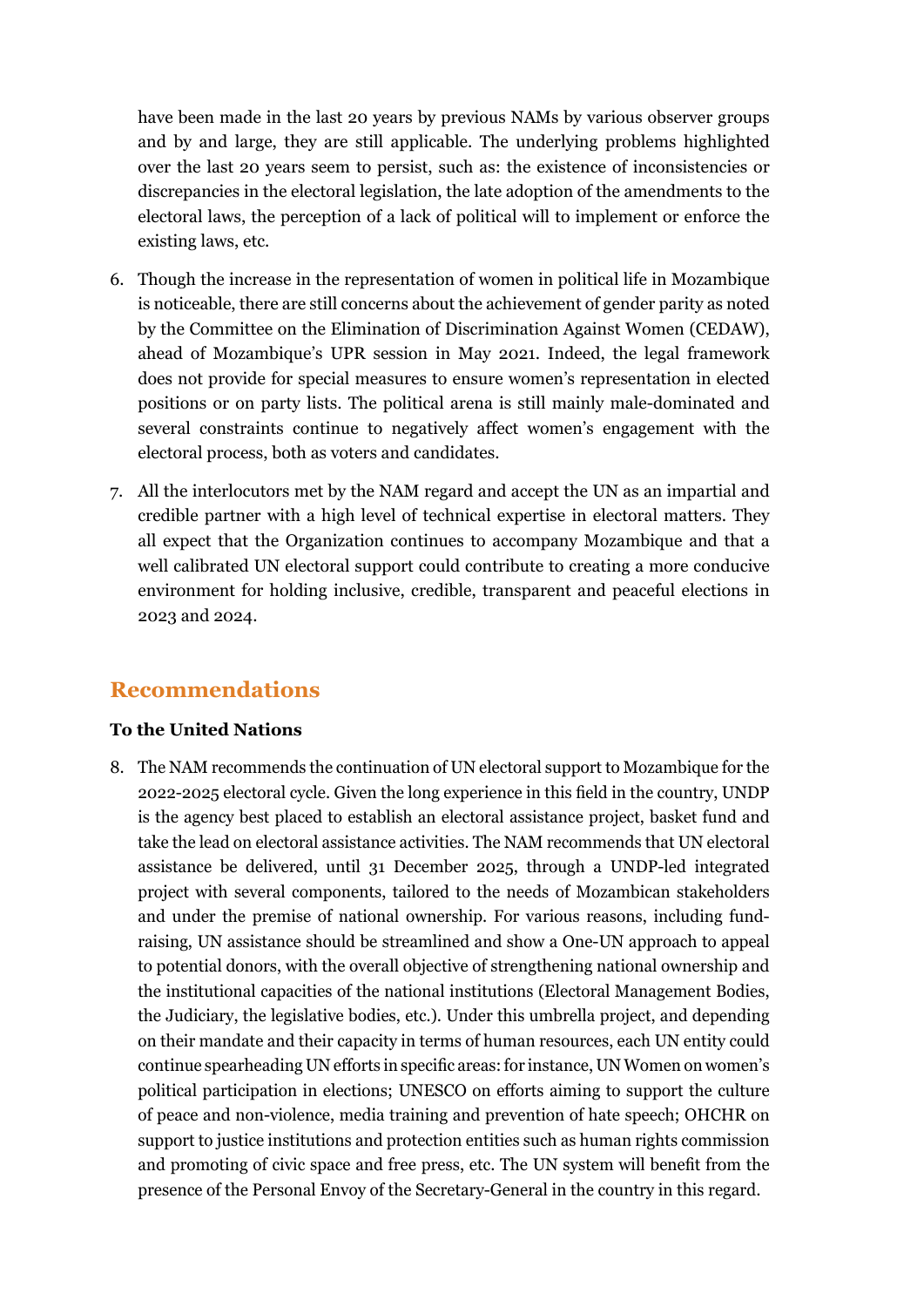- 9. The relevant UN entities (UNDP, UN Women, UNESCO, UNHCR, OHCHR) would therefore need to coordinate and streamline efforts and look for synergies when feasible. This would prevent them from being seen or perceived as competitors:
	- There is a potential for collaboration regarding voter registration of IDPs between UNHCR, UNDP (Legal Identity Project based in Brussels, SEAM Project and Rule of Law, Peacebuilding) and UN Women and such collaboration should be explored.
	- On gender related activities, UN Women and UNDP should collaborate to maximize their synergy by avoiding any duplications and ensuring coherence and complementary support.
	- UNESCO, UNDP, OHCHR and the RCO should explore areas for future collaboration which may include civic education, media training on election reporting, misinformation/disinformation, hate speech, training of judges, participation of youth in the electoral processes and prevention of electionrelated violence.
	- OHCHR and UNDP-SEAM Project should collaborate on human rights issues pertaining to the electoral processes, such as support to protection institutions like the NHRI, inclusion of specific groups including migrants, PWDs, older persons and detainees, and capacity building of security forces on relevant standards.
- 10. To respond to the stakeholders' expectations, and subject to availability of resources, the UN electoral assistance to the upcoming electoral cycle should focus on targeted activities with the potential to effectively enhance and safeguard the transparency, inclusiveness and integrity of the electoral process, as well as the credibility of the Mozambican electoral system and institutions. In the period leading to the 2023/2024 elections, UNDP could support a thorough reflection on key recommendations of past electoral observer missions. UNDP technical expertise and South-South relations could bring added value to a broad and inclusive discussion on the way forward. Based on the most common views expressed during the needs assessment, such review and analysis could include subjects of key importance such as sustainable voter registration, results management, electoral dispute resolution, electoral budgets, costs of elections, access to information and resources, civic education and accountability.
- 11. As elections are expected to likely dominate the Mozambican political landscape from next year, the RC's good offices' roles would ensure effective and coordinated UN political interventions at the highest level. While maintaining neutrality as the UN, it would be important for the Resident Coordinator to have a convening role in coordinating international partners, particularly regarding political messaging around elections. The NAM would therefore recommend that the Resident Coordinator ensure coordination with key Ambassadors, to help bring coherence to the international community's messaging and approach on political dialogue and elections.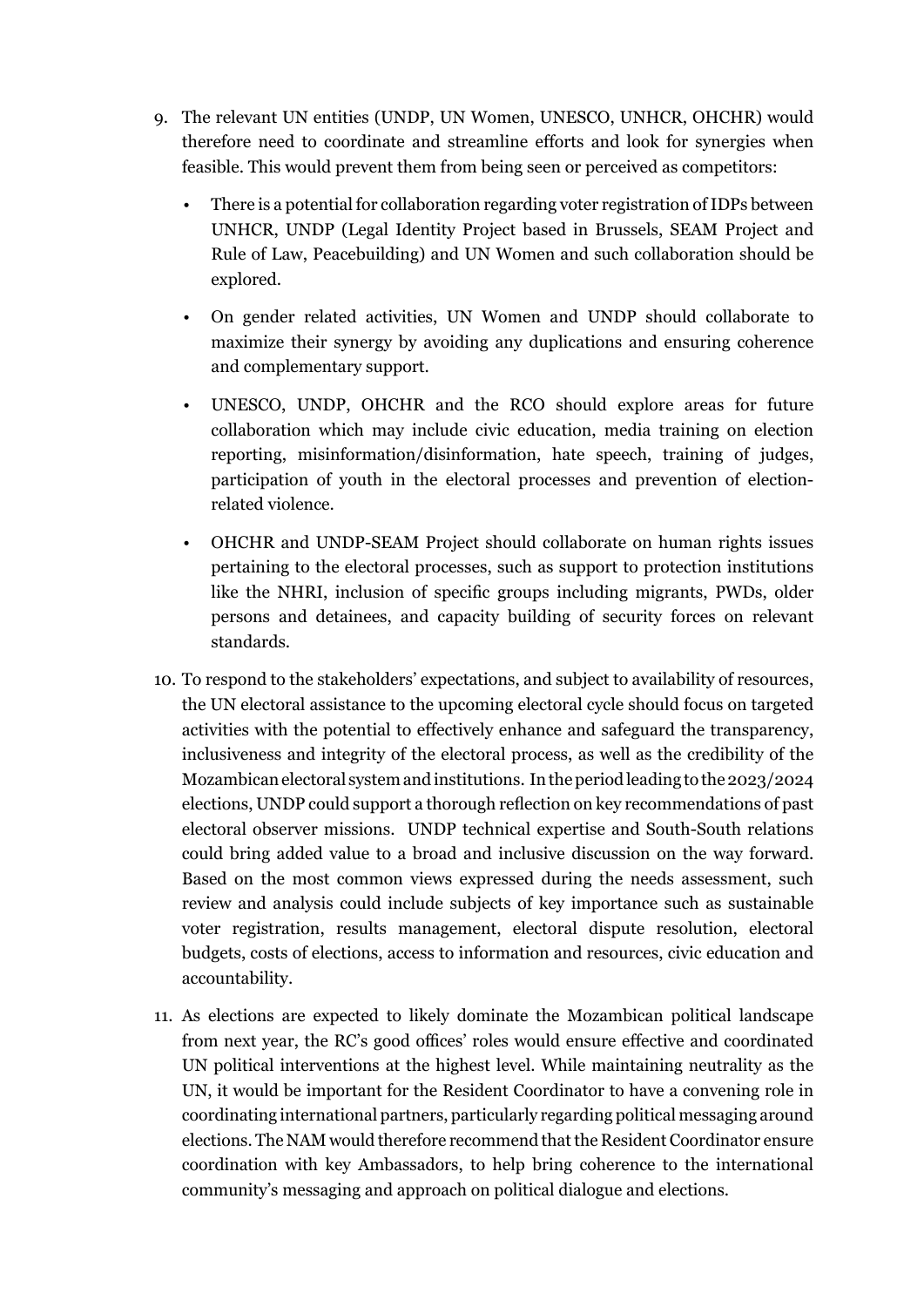- 12. The NAM recommends also that the Resident Coordinator coordinates the various election-related political interventions by the UN agencies, funds and programmes in the country and be the main channel of communication for the entire United Nations system with national stakeholders (authorities, political parties) and international partners.
- 13. At the technical and operational level, the NAM recommends the continuation, under UNDP lead, of the two existing mechanisms to coordinate the implementation of the umbrella electoral support project and the management of the elections basket fund: (i) the **steering committee**, to determine the main directions of the project and ensure coordination between the national authorities and the partners supporting the electoral process through the basket fund; (ii) the **technical committee**, to ensure the daily monitoring of all partners' activities and the complementarity and synchronization of actions. The terms of reference for these coordination mechanisms will be developed in due course.
- 14. The composition of the existing coordination mechanisms at the technical level may be revisited (if necessary, streamlined) so that relevant UN entities, other election providers (such as EISA, IDEA), EMBs, donors and some key CSOs could be brought together to avoid duplication and ensure coherence in the electoral support. Given the large number of CSOs, a separate coordination forum, targeting the CSOs may be created separately. Legal support (review of the electoral legislations, support to the judiciary and election dispute resolution) was one of the areas that was already supported or planned to be supported by several donors and the UN. Therefore, coordination among the UN and partners would be important to avoid duplication.
- 15. Given the fluid political and security situation and the impact this could have in the electoral process, the NAM strongly recommend an in-person follow-up mission closer to the 2023 elections, should the conditions allow. While the above parameters apply for the whole cycle, the follow-up mission close to the elections could indeed allow to reassess and define more clearly any necessary adjustments to the support being provided.

#### **To the international partners**

16. The NAM recommends that the international partners: (i) continue to support the Government in its efforts to improve the political, social, justice and security environment to create conditions conducive to the organization of inclusive, transparent and peaceful elections; (ii) consider the possibility of providing financial or technical support in complement to the contributions of the Government and the United Nations; (iii) actively participate in the coordination frameworks set up in the run-up to the elections in order, inter alia, to bring coherence to the international community's messaging; (iv) consider the deployment of election observer missions and, in parallel, support domestic observer missions with a view to contributing to the transparency of the process.